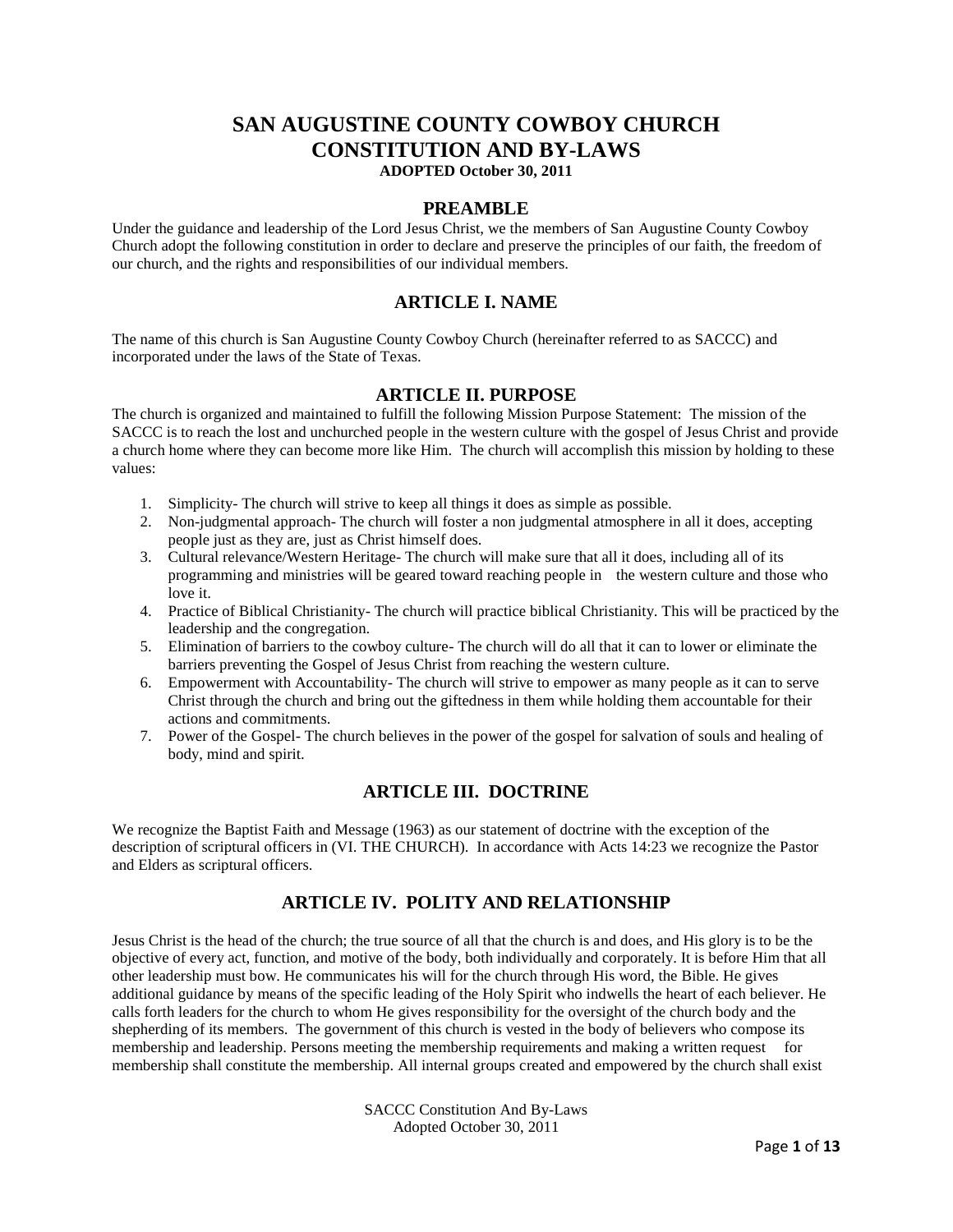#### **ARTICLE IV. POLITY AND RELATIONSHIP CONT.**

to further the purpose of the church. They will be accountable to the church. As an autonomous local church, this church is not subject to the control of any ecclesiastical body. However, it relates to and cooperates with, the Baptist General Convention of Texas, the Texas Fellowship of Cowboy Churches and other entities of like faith in sharing the gospel with the whole world. If an entity this church cooperates with ceases to agree with or support the mission of this church, this church reserves the right to disassociate with that entity.

# **ARTICLE V. ORDINANCES**

### **SECTION I. BAPTISM**

A church is understood to be a fellowship of baptized believers brought together to carry out the work of Jesus Christ. A baptized believer is one who has been scripturally immersed and understands baptism to be a symbol of the salvation which has already been accepted in their life by the grace of God through faith in Jesus Christ. Matthew 3: <sup>16</sup> As soon as Jesus was baptized, he went up out of the water. At that moment heaven was opened, and he saw the Spirit of God descending like a dove and alighting on him. <sup>17</sup> And a voice from heaven said, "This is my Son, whom I love; with him I am well pleased." Acts 8:39 When they came up out of the water, the Spirit of the Lord suddenly took Philip away, and the eunuch did not see him again, but went on his way rejoicing.

### **SECTION II. THE LORD'S SUPPER**

The church will observe the Lord's Supper on a regular basis as led by the Pastor. The Lord's Supper is a symbolic act whereby the church, through partaking of the bread and the fruit of the vine, memorialize the death of Christ and anticipate His second coming. This observance is open to anyone who has accepted Jesus Christ as their personal savior and is seeking His righteousness. Luke 22:19-20- 19 And he took bread, gave thanks and broke it, and gave it to them, saying, "This is my body given for you; do this in remembrance of me." 20 In the same way, after the supper he took the cup, saying, "This cup is the new covenant in my blood, which is poured out for you.

### **ARTICLE VI. AMENDMENTS**

This Constitution may be amended by three-fourths (3/4) vote of the active resident's present at a church conference called for that purpose. Amendments may be proposed by the Elders or by written petition signed by 25% of the active resident members and duly presented to the Elders. Proposed amendments for church consideration shall be announced at the regular worship service and made available in written form to the congregation two weeks prior to the called church conference in which they will be voted on.

# **BYLAWS**

### **ARTICLE I. MEMBERSHIP**

### **SECTION 1. ESTABLISHING MEMBERSHIP**

Membership in the SACCC is open to anyone who meets the following qualifications:

- 1. A member must have personal commitment of faith in Jesus Christ for salvation.
- 2. Baptized by immersion after faith in Christ as a testimony of salvation.
- 3. Membership may be established in the following ways:
	- a. New Member Class
		- i. A new member class will be held a minimum of once a quarter for all those desiring to join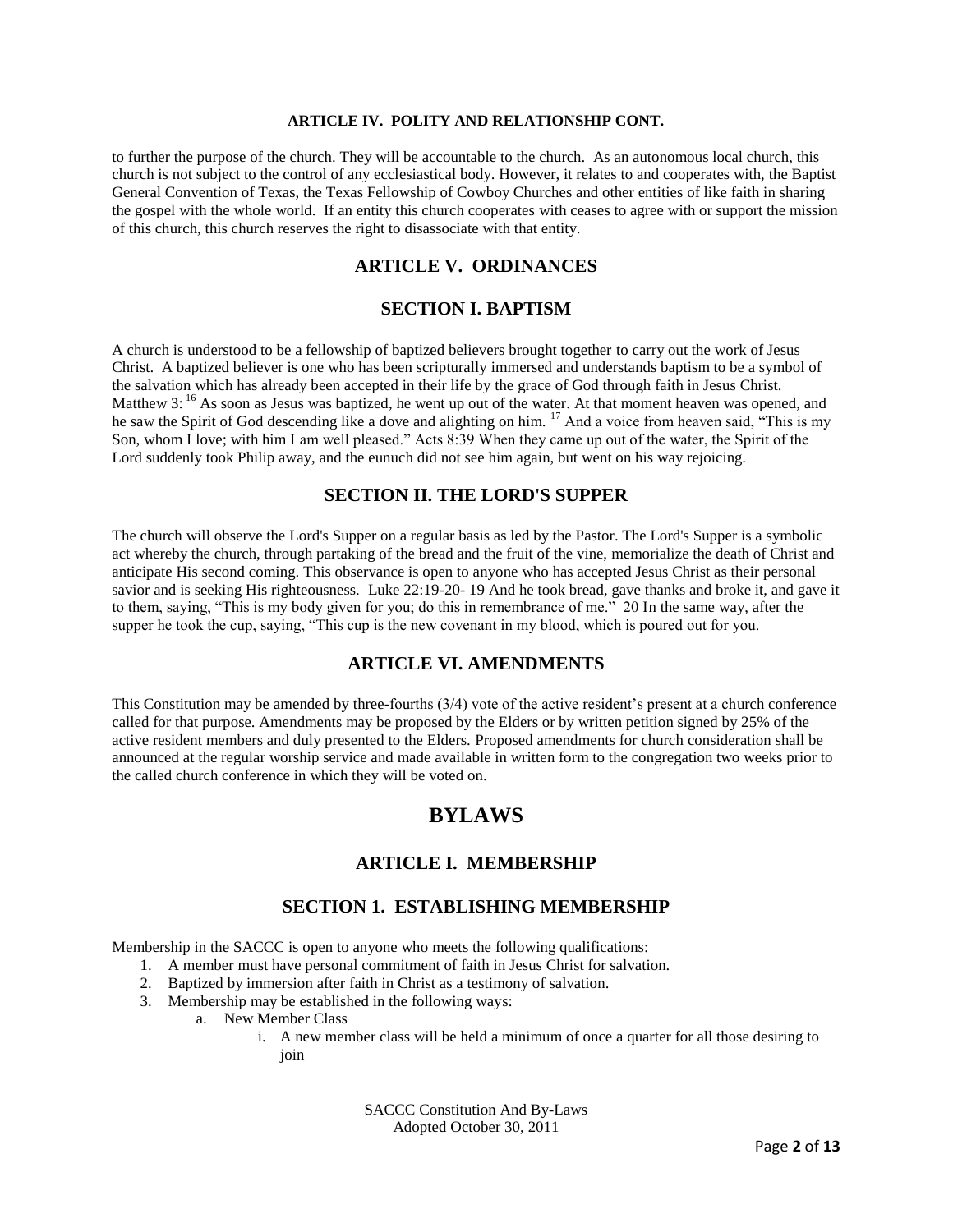### **SECTION 1. ESTABLISHING MEMBERSHIP CONT.**

- b. By statement of faith.
	- i. This means that you have accepted Christ as your Savior (you've been Born Again) and you have been biblically baptized by immersion (i.e. dunked), but are unable to acquire a letter of church membership from another church. In this case, we will simply accept your word that you are a baptized believer and add you to our membership.
- c. By letter.
	- i. This means that you have accepted Christ as your Savior (you've been Born Again), been biblically baptized by immersion (i.e. dunked), and are a member of another church. In such a case, you may request that Cowboy Church write to your previous church and request that they transfer your church membership to us.
- d. By baptism.
	- i. This means that you have accepted Christ as your Savior (you've been Born Again) and desire to be biblically baptized in obedience to our lords command.
- 4. All candidates for membership shall give a verbal testimony of their conversion, baptism, walk with Christ and acceptance of the church's mission statement to the pastor or designated member of leadership.

## **SECTION 2. TERMINATION OF MEMBERSHIP**

A person's membership in the SACCC may be terminated in one of the following ways:

- 1) Death
- 2) Transfer of Membership
- 3) Exclusion
	- a) If a member conducts himself in a manner which brings the name of Christ and the church into disrepute, or is found to be undermining church unity, it will be the responsibility of the elders under the guidance of the pastor to attempt to restore the member in a spirit of love according to the guidelines set forth in Matthew 18:15 -17. If the member fails to respond positively to these attempts, exclusion will require a consensus of the elder body and a written account signed by the elder body outlining the process laid out by Matthew 18:15-17 that they followed with the member. This written account will be available to members of the congregation upon request.
- 4) Erasure
	- a) If a member requests erasure or offers proof of membership in a church of another denomination, his name will be removed from the roll.

## **SECTION 3. RIGHTS OF MEMBER**

Each active resident member present, 16 years of age and older, shall be entitled to one (1) vote on each matter submitted for a vote at any called church conference. The right of a member to vote shall cease upon the termination of his membership in the church. The right of a member to vote may be suspended if the member is involved in an unresolved elder intervention or if the member is no longer an active resident member. An active resident member is a member on the church roll who lives in or around the San Augustine County area and attends the church's regular worship services at least 6 times in a 90 day period. Active resident members have the right to vote on the following matters: the call of the pastor and other professional ministerial staff, the election of elders, the annual church budget, indebtedness associated with land acquisition and/or building improvements, cumulative indebtedness for all other aspects of church business that exceeds 20% of the annual church budget, the disposition of all or substantially all of the assets of the church, the merger or dissolution of the church, and any other matter submitted by the elders to the church for a vote.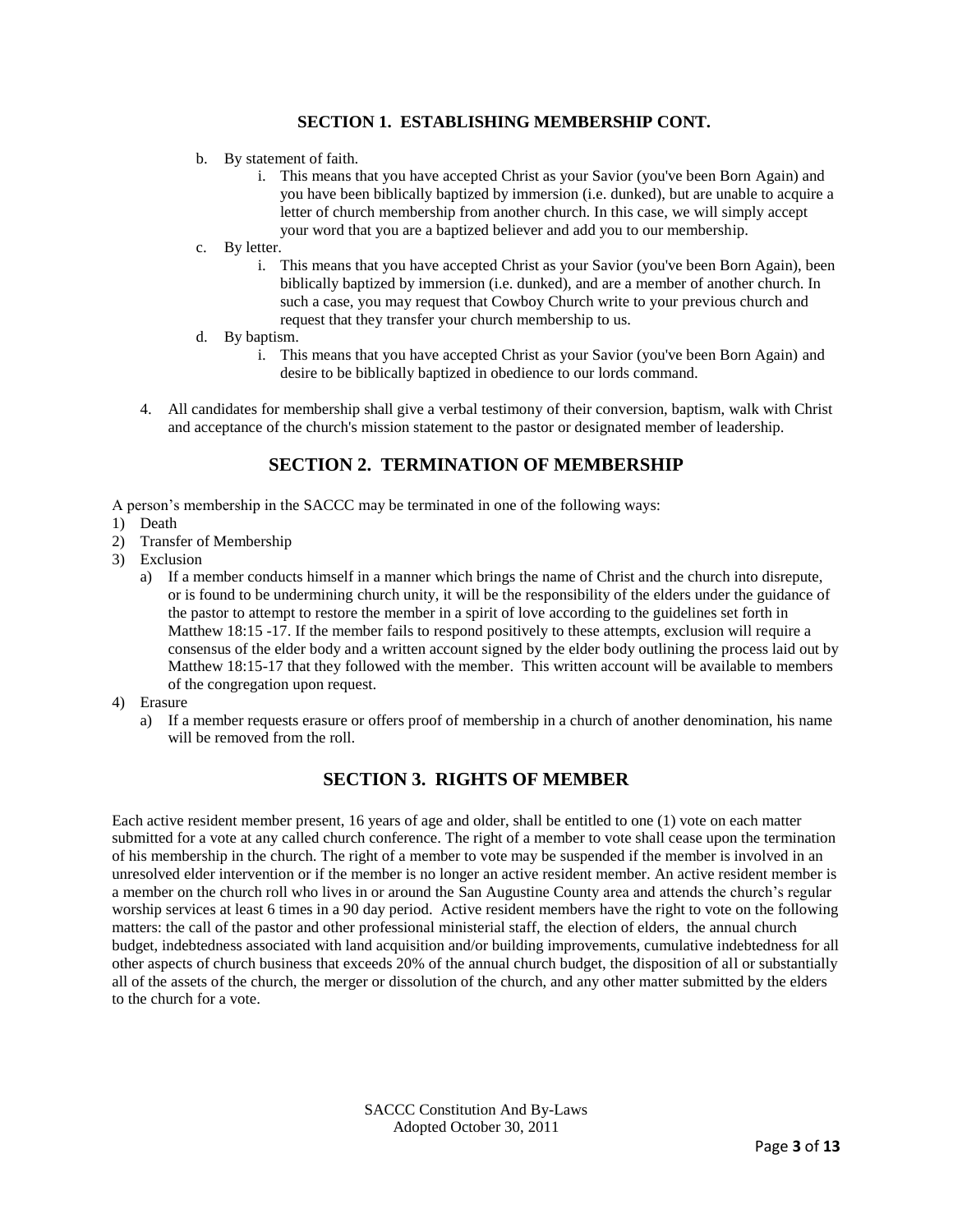# **ARTICLE II. MINISTERIAL LEADERSHIP**

# **SECTION 1. PASTOR**

#### 1. Call

Upon the pastor's termination, a church conference will be called and the church will elect a pastor search team. This team will consist of no fewer than three and no more than eight active resident members. This team will seek out and evaluate prospective pastoral candidates until they achieve complete consensus on a single candidate. Potential candidates will not be presented to the congregation as a part of the pastor search process unless a call is being extended. When consensus is reached on a single candidate, the team will report to the elders who will set a time and date for the candidate to be received by the church. On that date, a church conference shall be called and after a full discussion, a vote will be taken by secret ballot. A three-fourths (3/4) vote of the active resident members of the church present and voting is required to extend a call. If a call is not extended by the church to the candidate, or if the candidate declines to accept, then the pastor search team will be disbanded and a new search elected the process will continue until a pastor is secured.

#### 2. Duties

The pastor shall be the spiritual leader of the congregation. In that capacity, under the Lordship of Jesus Christ and the leadership of the Holy Spirit, he shall preach and teach the word of God, lead the church in regular worship services, administer the ordinances of the church, serve as moderator at church conferences, provide leadership to the ministerial staff, serve as over all administrator of the church, work to implement the model of church structure and function laid out in this constitution and generally fulfill all his pastoral duties as set forth in Scripture.

# **SECTION 2. PROFESSIONAL MINISTERIAL STAFF**

#### 1. Selection

If it is determined by the pastor and or elders and confirmed by the leadership team that additional professional ministerial staff other than the pastor is needed for fulfilling the church's mission they may be employed by the church. After getting budget approval for the compensation package the personnel team will seek out candidates to fill the position, the top three candidates will be presented to the pastor. The pastor will make the final selection for the staff position.

2. Duties

Professional ministerial staff persons will have specific and written job descriptions as outlined by the pastor and or elders and or the personnel team.

3. Termination

The minister's duties with the church may be terminated by resignation, death, or dismissal. Dismissal can be made by the Pastor and or the elders and or the personnel team.

# **SECTION 3. LAY PASTORS**

1) Purpose and Function

- a) Lay pastors shall serve as:
	- i) Extensions of the Pastor They are directed by the pastor to help him carry out ministry duties. They are appointed and replaced by the pastor at his discretion.
	- ii) Resource People -Lay Pastors may be attached to one or more ministry teams. Lay Pastors do not run or lead the teams, they resource the team and act as a liaison between the team and the pastor.
	- iii) Ministers in Worship Lay Pastors may be called on to participate in the worship service, i.e. announcements, prayer requests, administering ordinances, assisting in baptism etc. Lay Pastors may also be called upon to bring devotions, preach, pray or lead bible studies depending on their gifts, talents and spiritual maturity.
	- iv) Ministers to the Congregation Lay Pastors help the pastor minister to the needs of the congregation in many ways, such as, visitation, meeting member's physical needs as well as the physical needs of the church.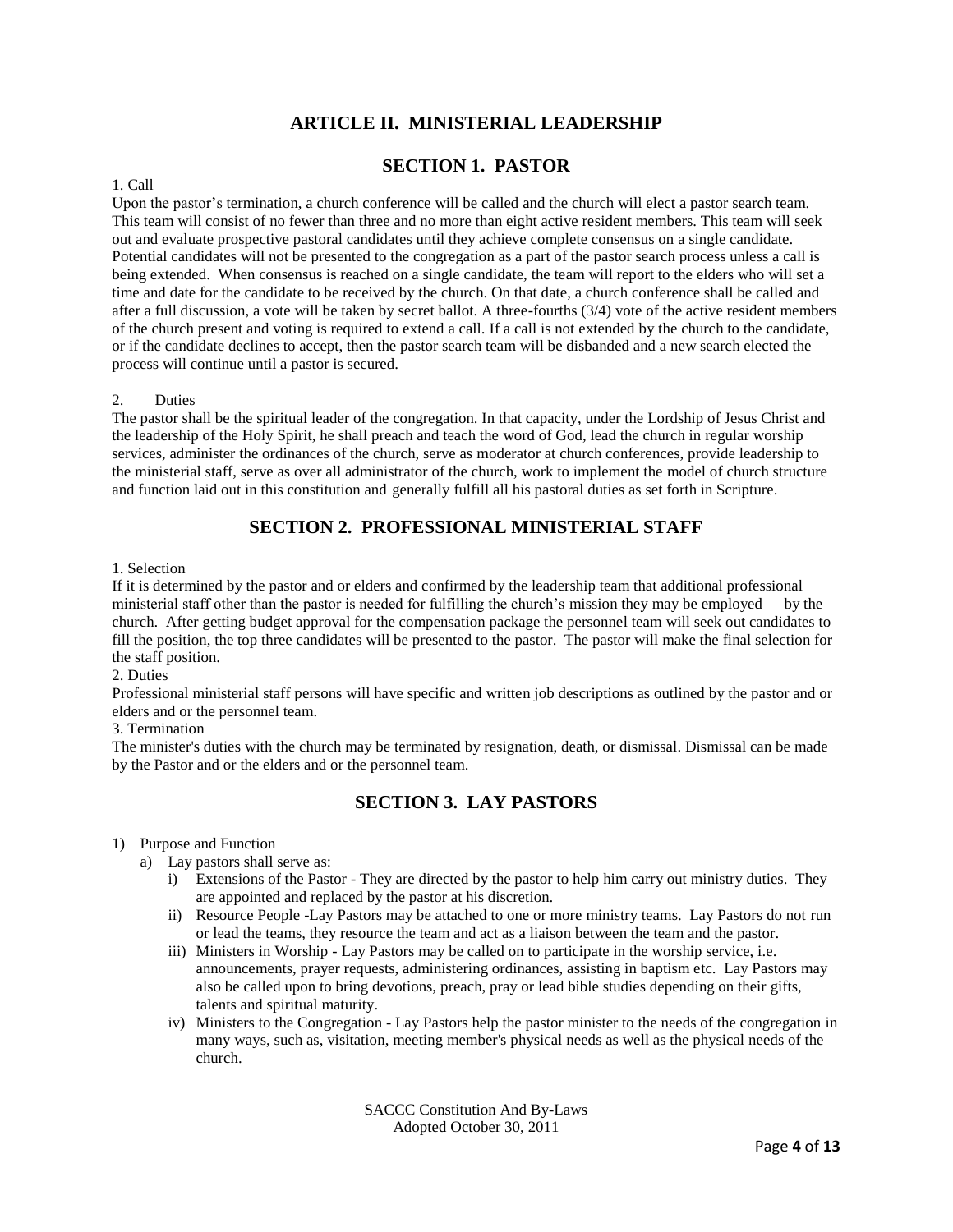## **SECTION 3. LAY PASTORS CONT.**

- b) Selection -Lay pastors shall be appointed as needed by the senior pastor. If there is no pastor they may be appointed by the elders.
- c) Qualifications of Lay Pastor Lay pastors must be active resident members in good standing, be growing in the Lord and have an active daily relationship with Jesus. Lay pastors must have a stable home life and be respected by others in the western culture and the community and not engage in activities that would bring reproach to the Lord or the church. Divorce alone is not grounds for disqualification.
- d) Term of Office Lay pastors will be appointed to a two year term, with  $\frac{1}{2}$  of the of the Lay pastors replaced each year, but may serve multiple terms by mutual consent of the senior pastor, the elders, and the lay pastor involved.
- e) Removal A Lay pastor may be removed before their term of office expires by death, resignation, or dismissal by the pastor and or elders.

### **SECTION 4. ELDERS**

- 1) Purpose and Function
	- i) Elders shall serve to provide spiritual leadership and accountability to the church in accordance with scripture. They will provide a brotherhood of support and accountability for the pastor, assist the ministry teams with difficult issues, serve as arbiters in matters of conflict or church discipline, and in general provide spiritual leadership, guidance, and assistance wherever and whenever appropriate. The elder body shall be made up of three elected elders plus the pastor, who is the lead elder.
	- b) Spiritual Leadership
		- i) Elders model what it means to be Christ like. Elders are an example for the congregation of how to live a Christian life, this includes how to relate to other Christians, how to relate to non-believers, how to be a godly an active personal relationship with Jesus.
	- c) A Brotherhood of Support and Accountability for the Pastor
		- i) Elders must be committed to the Pastor. Elders act as a buffer between the Pastor and his critics; they also are an accountability group for the pastor, prayer partners for the pastor and friends of the pastor. Elders are to meet with the pastor on a consistent regular basis for consultation, prayer and fellowship.
	- d) A Limited Decision Making Body
		- i) The only time when the elders become a decision making body is when
			- (1) they are called on by the Pastor to help him make a decision,
			- (2) when ministry team cannot reach consensus on an issue or asks for the elders help,
			- (3) when the functional structure does not exist or breaks down,
			- (4) in matters of church discipline.
	- e) Limited Visible Involvement
		- i) Elders do not have ongoing roles in the worship service and are not overly involved in the various ministry teams. Elders are not an oversight body for the finances, personnel or pastor unless it is determined that unbiblical, immoral or unethical behavior has occurred. They can be enlisted by the pastor, personnel team or the audit team if it is deemed necessary by any of these.
	- f) Dual Roles
		- i) Elders cannot have dual leadership roles. When a candidate for elder is nominated he must be willing to step down from any other role in leadership that he occupies. Other leadership roles include; lay pastor, team leader, and team member, paid staff or band leader.
	- g) Confidentiality
		- i) All discussions between the elders are strictly confidential; this includes not discussing elder issues with the spouses of elders or other church members. Breaking confidentiality is grounds for removal. Elders do not meet without all the elders present including the pastor if this is possible and absolutely never meet to discuss problems about the pastor or another elder without them present. The Pastor-Elder and Elder-Elder relationships must be 100% transparent.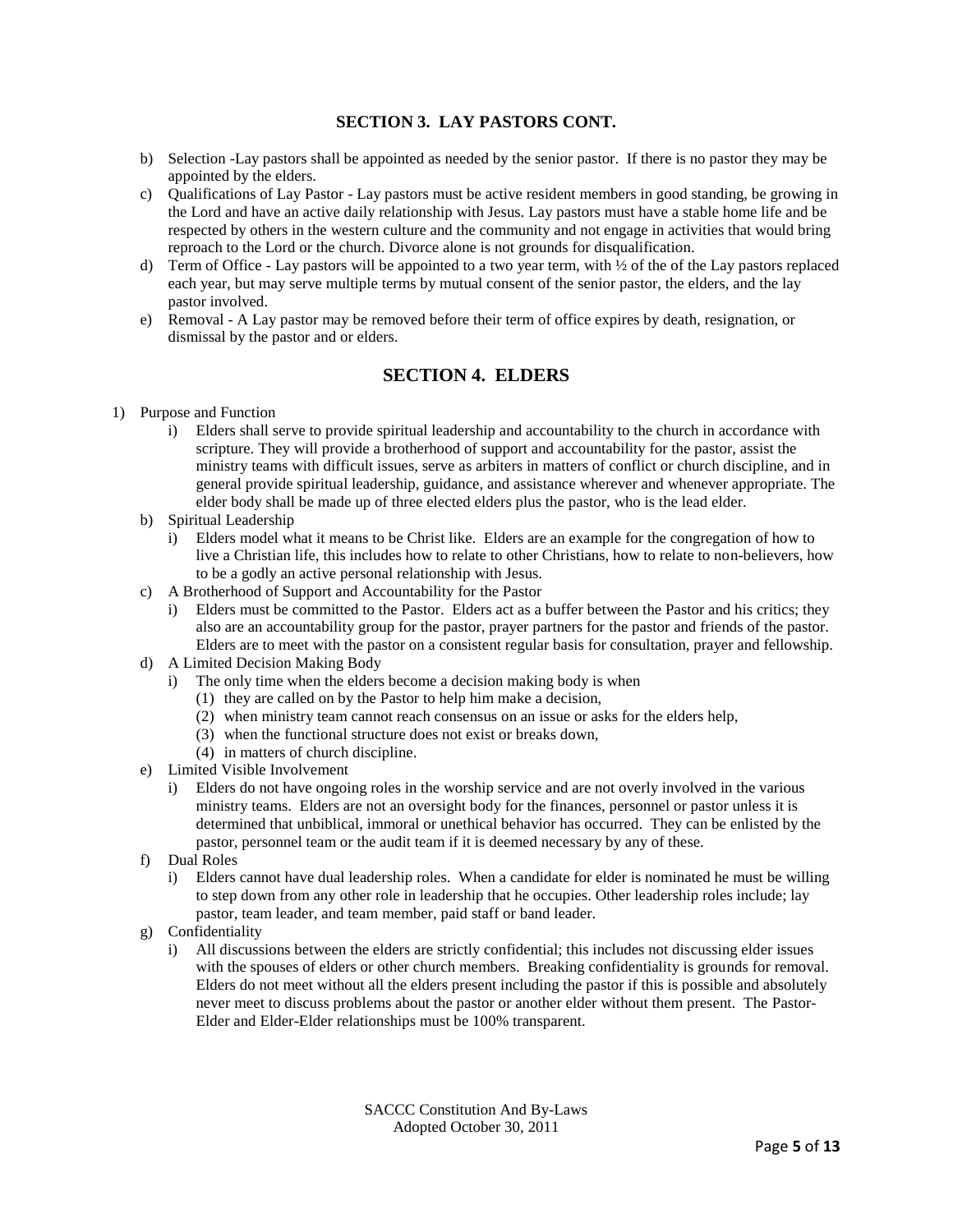### **SECTION 4. ELDERS CONT.**

#### 2) Qualifications

Gods Word gives us specific qualifications, in 1 Timothy 3:1-12, for men who are called to serve as leaders in our church. Below are the biblical and culturally relevant qualifications that apply to Elders in the SACCC.

- a) Verse 1 Here is a trustworthy saying: If anyone sets his heart on being an overseer, he desires a noble task.
	- i) Elder must acknowledge the importance and respect God gives to someone called to lead the church.
- b) Verse 2 Now the overseer must be above reproach...
	- i) Elder must be someone with a good testimony in his home, the church, and in the culture God has called this church to reach. The church acknowledges that none are without sin; an Elder must be someone who is seeking righteousness.
- c) Verse 2 the husband of but one wife…
	- i) If an Elder is married, he must have only one wife and love her as Christ loves the church. Previous divorce alone is not grounds for disqualification.
- d) Verse 2 temperate & self-controlled
	- i) Elders are called to handle very difficult situations at times and must be able to control their personal feelings, emotions, and actions in order to seek what God would have them do and not their own desires.
- e) Verse 2 respectable…
	- i) An Elder must be a man who is respected in the church, at home, and in the culture. An Elder must respect people in his family, the church, and his community.
- f) Verse 2 hospitable…
	- i) An Elder must be willing to open his home and give of his time to meet and the serve the people in the church.
- g) Verse  $2$  able to teach...
	- i) An Elder must spend time in Gods Word and be comfortable and willing to instruct others in the church in studying the Bible.
- h) Verse  $3 not$  given to drunkenness...
	- i) An Elder must not be controlled by alcohol or anything else that impairs his ability to make sound decisions or damages his testimony in the church, home, or culture.
- i) Verse 3 not violent but gentle…
	- i) An Elder must be able to handle situations calmly without becoming verbally, physically, or emotionally abusive.
- j) Verse 3 not quarrelsome…
	- i) An Elder must never be involved in matters that cause dissension in the church.
- k) Verse  $3 not$  a lover of money...
	- i) An Elder must be someone who is willing to put the needs of the church above his own desire for worldly possessions.
- l) Verse 4 -He must manage his own family well and see that his children obey him with proper respect… i) An Elder must be leading his family the way God directs in Scripture and be involved in the lives of his family.
- m) Verse  $6$  He must not be a recent convert...
	- i) An Elder must not be new Christian or someone who is not maturing in his faith. While Spiritual maturity is something none of us will completely attain until we are in the presence of God, it is also something that takes time. An elder must meet a minimum level of maturity as outlined in Hebrews 6:1-2.
- n) Verse 7 He must have a good reputation with outsiders…
	- i) An Elder must be in good standing with people who are not a part of the church. He must have credibility with the rural/western culture we are seeking to reach.
- o) Verse 9 They must keep hold of the deep truths of the faith with a clear conscience
	- i) An Elder must look to Gods Word for the direction and words used to lead our church.
- p) Verse 10 They must first be tested…
	- i) An Elder must be someone who has led others in our church, (ministry teams, worship, etc.) or is active in church events/services.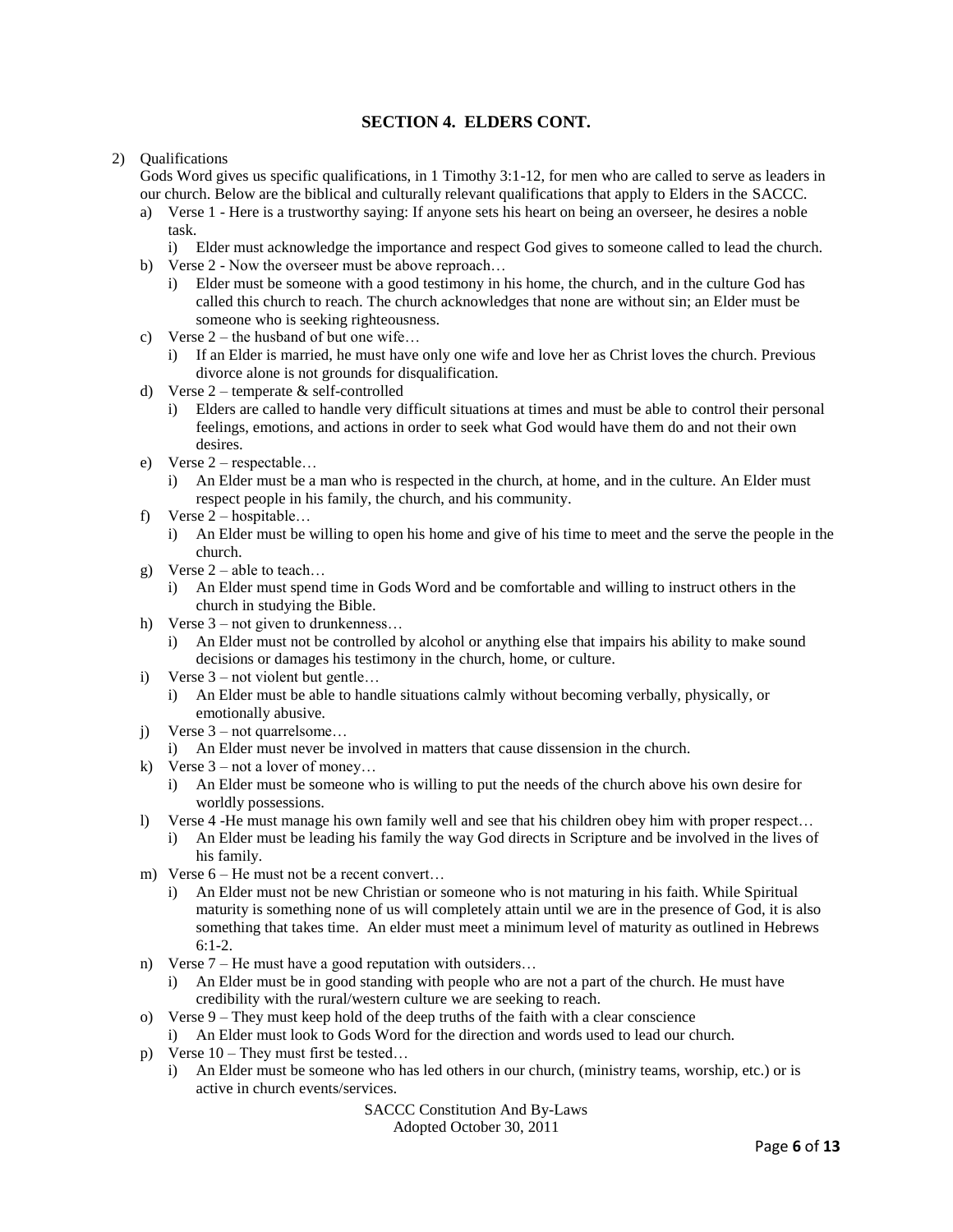### **SECTION 4. ELDERS CONT.**

- q) The following qualification will go into effect no sooner than 5 years following adoption of this constitution. An Elder must be an active resident member of the SACCC for no less than two (2) years and be in good standing with the Church.
- r) An Elder must a have an understanding and desire to see that the Mission of the SACCC and its values are upheld.
- s) An Elder cannot have a spouse or family member who serves as paid or volunteer staff including but not limited to church clerk, church secretary or church finance secretary.
- t) Elders must be willing to rearrange their daily schedules or do whatever it takes to ensure the Mission of the Church and any business necessary is fulfilled.
- u) If arguments and disagreements arise in the church an Elder must be able to take a neutral position, suspend judgment, hear both sides, and seek only Gods direction based on Scripture.
- v) Elders must be men of age and maturity.
- 3) Selection and Term of Office
	- a) Thereafter on or about January 1st of each year, the church will be asked to submit in writing the names of men to serve as elders.
	- b) In accordance with Acts 14:23 the elder body will appoint the new elder(s) from the list of nominees.
	- c) The first slate of elected elders will have a one, two and three year term. These first terms will be determined by lottery. Thereafter all terms will be three years and only one new elder is to be elected each year. After an elder has rotated off for a year he will be eligible to be a candidate for elder again if it is determined that he is still qualified.

#### 4) Removal

- a) Any active resident member of the church may bring a written scriptural reason for removal of an elder if they have two witnesses.
- b) Elders other than the Pastor may be removed from office by their own decision or by consensus decision of the other elders. Removal shall be based upon being spiritually unqualified, the inability to serve or as a result of the process laid out in Matthew 18:15-17 or failure to fulfill their commitments as an elder.

#### 5) Vacancies

a) Elder vacancies can occur by death, resignation, or removal. When a vacancy occurs, the existing elders shall select an interim to fill the vacancy until the next election.

## **ARTICLE IV TEAMS**

## **SECTION 1. GENERAL MINISTRY TEAMS**

- 1) Purpose and Function
	- a) Ministry teams shall be organized to carry out the specialized ministries of the church. Each ministry team shall have specific functions and responsibilities as assigned or approved by the pastor and/or elders.
- 2) Structure
	- a) Ministry teams will be made up of team representatives and team members. There will be no less than 4 no more than 10 team representatives and as many members as needed to carry out the mission of the ministry team. Team representatives are responsible for attending regularly scheduled ministry team meetings and reaching consensus on decisions. Team members will have individual functions and responsibilities as assigned by the team representatives. A staff member or lay pastor will be assigned to each team to offer assistance and serve as a liaison between the team and the senior pastor and the team leader and will be responsible for ensuring that the team functions properly. Teams will function by consensus, not majority vote. Teams must arrive at decisions that can be supported by each member of the team. If consensus cannot be reached, the matter shall either be tabled or placed before the pastor and elders for a final decision. Ministry teams that have their own budget line must make a justified budget request to the Audit Team for the annual budget. The ministry team is responsible for staying within their budget and giving an account of all of their activities at the monthly leadership team meeting. The teams make their own decisions about what they will do in their particular areas of ministry and they will choose how to allocate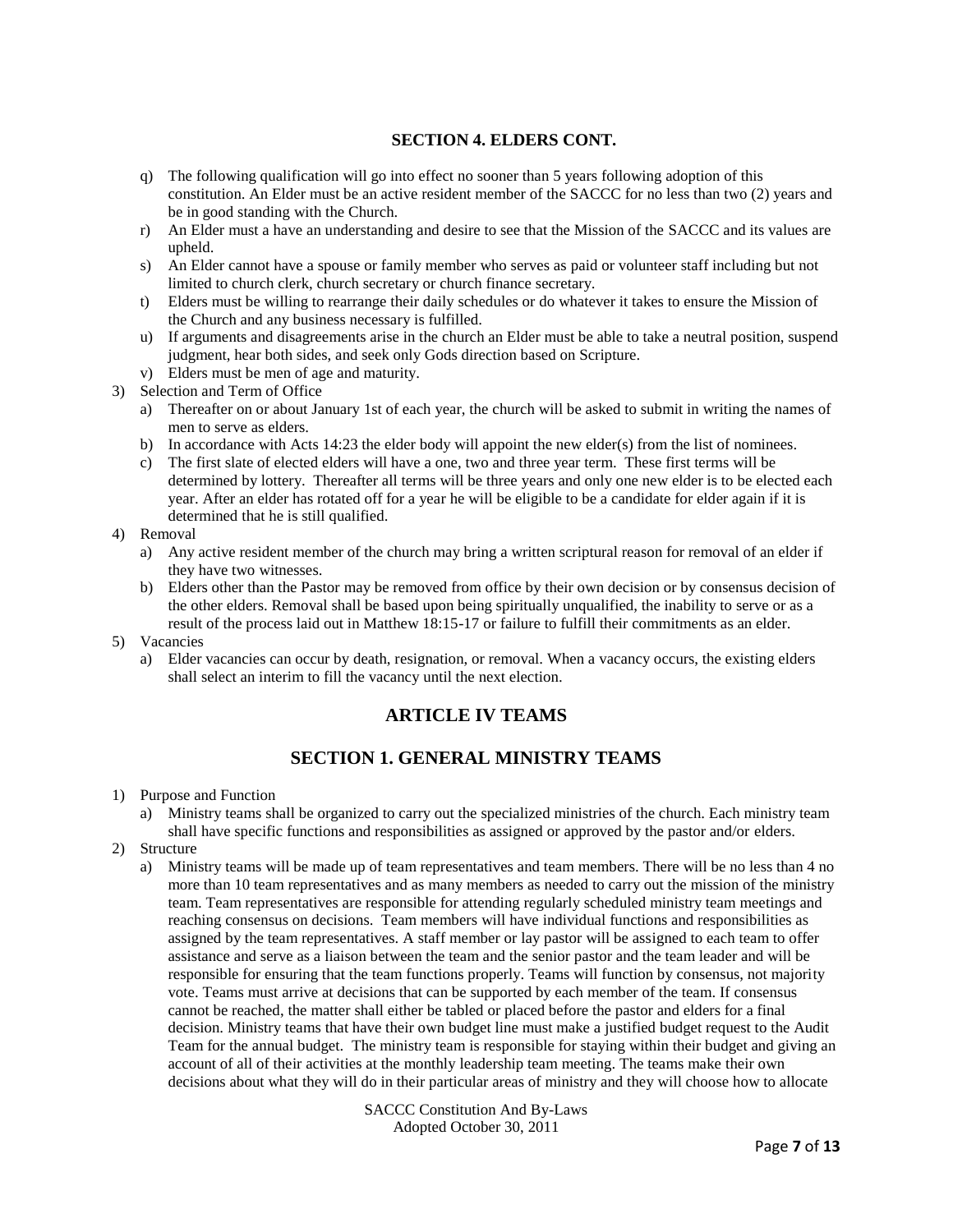### **SECTION 1. GENERAL MINISTRY TEAMS CONT.**

their budget dollars, however, all major decisions that could affect church direction or church sponsored activities should be brought before the leadership team before being implemented. Teams will hold firmly to the Mission Statement of the church and filter everything they do through this mission statement and each team will have its own Purpose Statement to help guide its direction.

- 3) Qualifications
	- a) Team representatives are members who represent the team in reaching consensus about decisions, team representatives must be: active resident members of the church in good standing, love the Lord and have a desire to see his kingdom grow, have credibility with other church members, have a passion for the mission of the team, be determined to make the team a top priority in their lives (this means that they are willing to rearrange their daily schedules or do whatever it takes to participate in team meetings and activities), and desire to use their talents and abilities to accomplish the team's mission. Team members must be willing to practice biblical Christianity. Non church members can be active on ministry teams but cannot be representatives that reach consensus on decisions.
- 4) Formation of Teams
	- a) General Ministry teams may be formed as needed by the pastor and/or elders, by the Leadership Team, or by any lay pastor, ministry team leader, or church member with the pastor's approval.
- 5) Selection and Term of Office
	- a) Members of general ministry teams may be appointed by the pastor and/or elders, or be enlisted by a lay pastor or ministry team leader. The term of office for general ministry team members will be two year, with half of the team replaced each year but members may serve multiple terms by mutual consent of the team leader, lay pastor, and team member involved. All selections of team representatives must be approved by the Pastor.
- 6) Removal
	- a) If a team member causes conflict, fails to carry out his or her responsibility to the team including meeting participation, or otherwise hampers the work of the team, every effort should be made by the team leader and assigned staff person to rectify the issue in a positive redemptive manner. However, if the problem persists, a team member may be removed by the pastor and/or elders, or by consensus decision of the other team representatives.

## **SECTION 2. STANDING TEAMS**

- 1) Purpose and function
	- a) Standing teams shall be in place to assist in finding and providing the tangible resources necessary to effectively carry out the church's ministries and business.
- 2) Structure
	- a) Standing ministry teams shall be composed of six members serving two year terms with (3) members rotating off each year.
	- b) A staff member or lay pastor will be assigned to each team to offer assistance and serve as a liaison between the team and the senior pastor and elders.
	- c) Each year, one member of the team shall be designated by the pastor, lay pastor or staff member to be team leader and will be responsible for ensuring that the team functions properly.
	- d) Teams will function by consensus, not majority vote. This means that teams must arrive at decisions that can be supported by each member of the team. If consensus cannot be reached, the matter shall either be tabled or placed before the pastor and elders for a final decision.
- 3) Qualifications
	- a) Qualifications for standing ministry team members will be the same as those of general ministry team representatives. (Article IV., Section 1,3. a)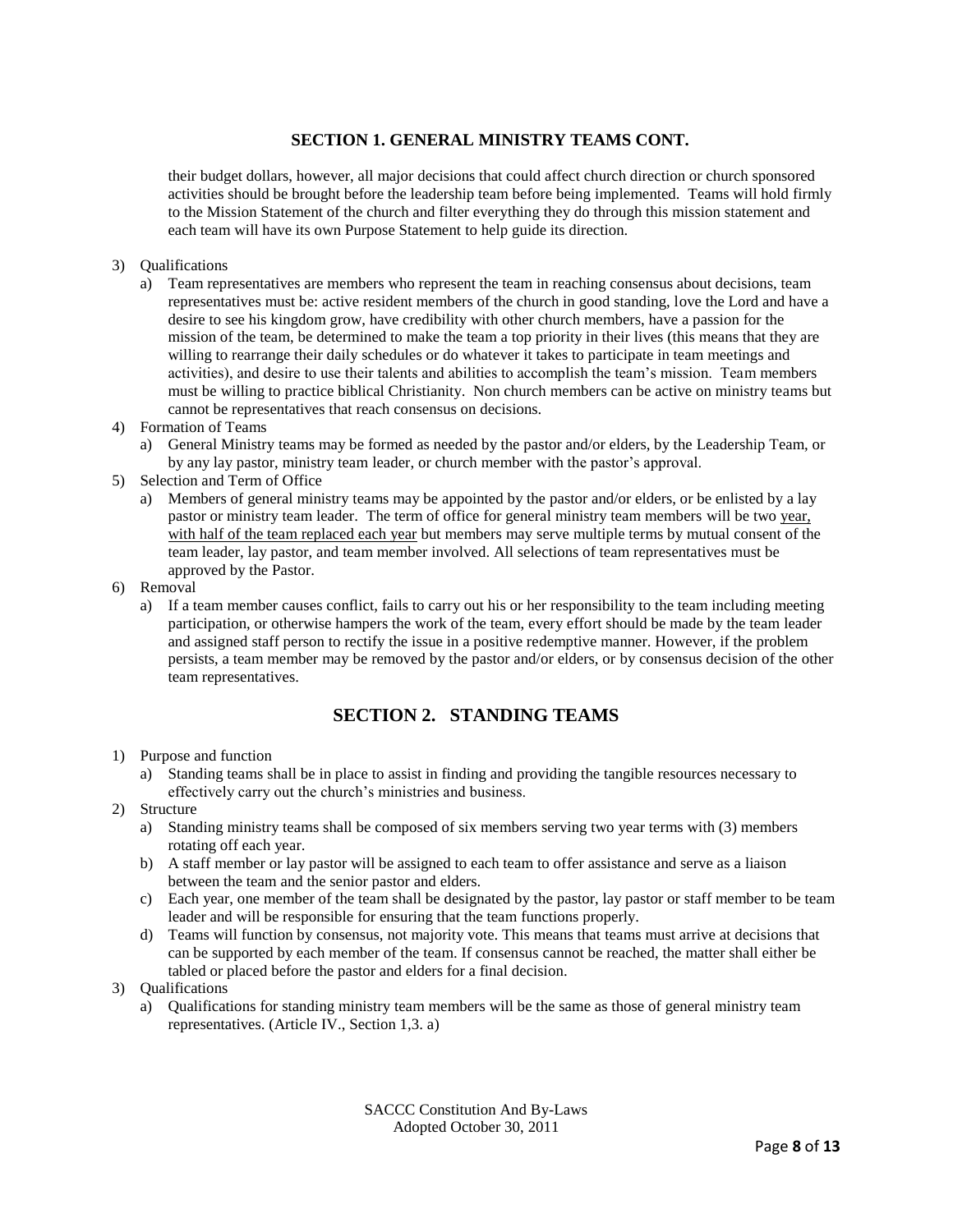### **SECTION 2. STANDING TEAMS CONT.**

#### 4) Standing Teams

The standing teams of the church shall be:

- a) Personnel Team & Facility Team
	- i) The Personnel Team will have 6 members and will be responsible to ensure that the church has adequate support staff to effectively carry out its ministries.
	- ii) They will fill staff vacancies after a need is determined by the team associated to the position and is directed by the leadership team, conduct periodic staff evaluations, make salary recommendations, and mediate church/staff disputes, terminate staff based on poor evaluations or as directed by the elders and or the leadership team.
	- iii) The term of office for personnel team members will be two years with three members rotating off each year.
	- iv) This team is responsible to ensure that the church has adequate facilities to effectively carry out its ministries.
	- v) They will oversee the care, maintenance, and use of all facilities and grounds except the arena.
	- vi) They will not oversee paid staff. Any concerns the facilities team may have with paid staff are to be taken to the personnel team and the personnel team will interact directly with paid staff.
	- vii) The Facility Team will also assist the pastor and elders with long range planning which will ensure that the church has adequate facilities to meet future needs.
- b) Audit Team
	- i) The Audit Team is made up of no less than 3 no more than 7 members.
	- ii) The term of office for Aduit team members will be two years with half the members rotating off each year.
	- iii) They meet once a month to audit the financial records.
	- iv) They only verify and report. They have no decision making authority about how money is spent.
	- v) It is the Audit Team's responsibility to get budget requests from all of the various ministry teams and church administrators and put together an annual budget to be presented to the church for a vote. When putting together the budget the team will take into account projected church income based on history and realistic growth potential, church mission statement, church needs and priorities. A proposed budget will be presented at a monthly leadership team meeting for discussion.
	- vi) The Audit Team will present a full report of all funds and monies each month at the business meeting.
	- vii) The leadership team must reach consensus on the budget before it is presented to the church for a vote.
	- viii)The budget will then be put up for a vote at a called business meeting where it will be voted on by the congregation. The budget can only be adopted by a 2/3 majority vote of the congregation.
	- ix) The Audit Team may be enlisted by the Pastor and Elders to come up with some policies related to finances, these polices can only be adopted by a 2/3 majority vote of the congregation.
- c) Arena Team
	- i) The arena team shall be responsible for the oversight, care, maintenance, and use of the arena.
	- ii) The term of office for Arena team members will be two years with half members rotating off each year.
	- iii) They will work with the Leadership Team as well as other ministry teams to develop strategies and plan events that will utilize the arena to effectively reach the cowboy/western culture for Christ and provide the hub for family life in the church.
	- iv) The Arena Team will be structured and function the same as a general ministry team as described in Article IV, Section 1, 2.
	- v) It may be determined that the arena team needs a separate checking account to handle incoming and outgoing funds.
	- vi) Any financial accounts are subject to the audit team and finance secretary and all financial activity is subject to the policies and procedures set forth by this church for the handling of finances.
	- vii) The qualifications for the arena team will be the same as for the general ministry teams as described in Article IV, Section 1, 3.
		- (1) Formation of the Arena Team
			- (a) The formation of the arena team will be the same as for a general ministry team as described in Article IV, Section 1, 4.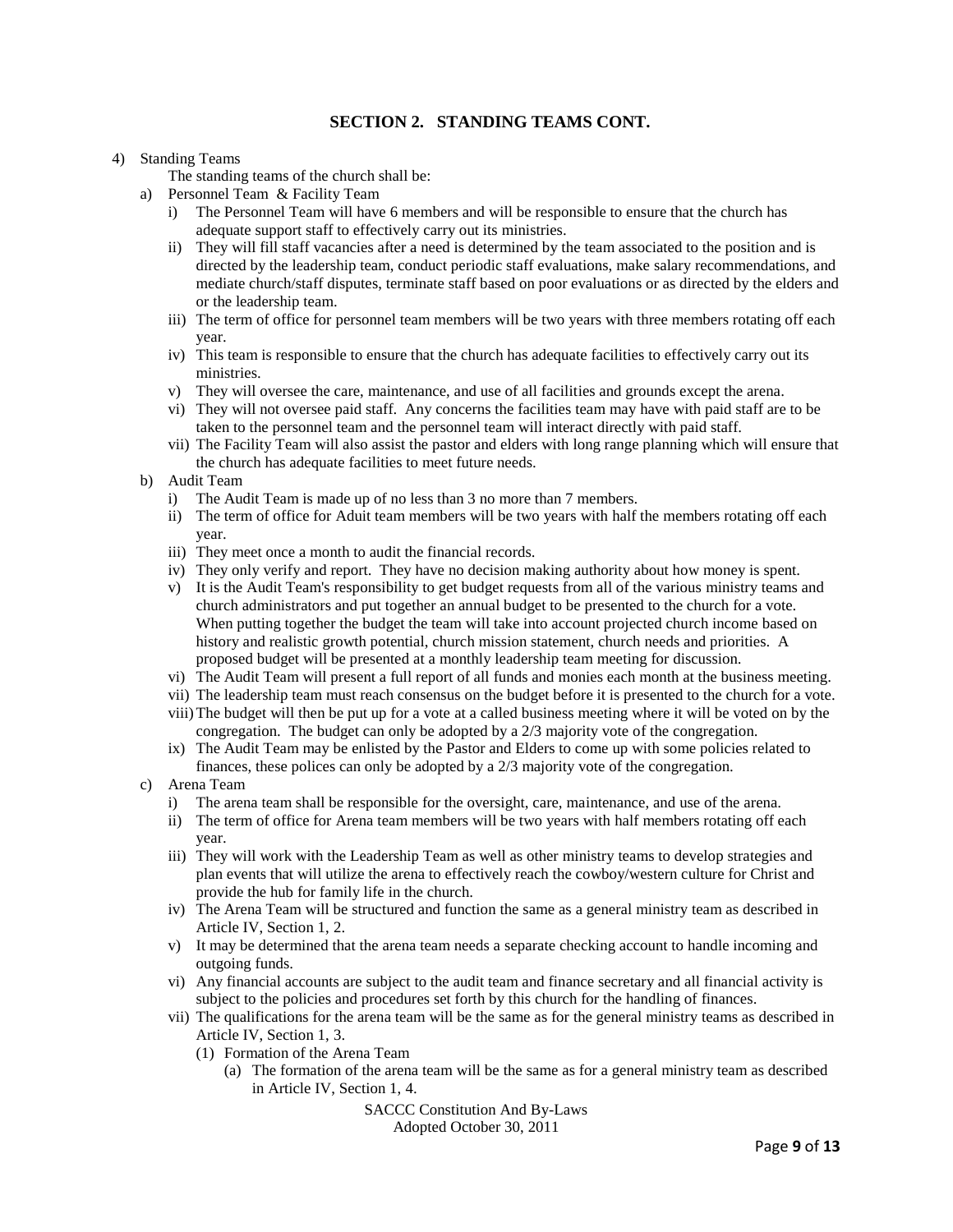### **SECTION 2. STANDING TEAMS CONT.**

- (b) The selection and term of office will be the same as for a general ministry team as described in Article IV, Section 1, 5;
- (c) Grounds for removal are the same as for a general ministry team as described in Article IV, Section 1, 6.
- d) Mission Team
	- i) Mission Statement
		- (1) To please God while serving people in our church, community, state, nation and abroad. To physically, spiritually and financially support the spreading of the Gospel of Jesus Christ.
- 5) Selection and Term of Office
	- i) Members of standing ministry teams may be appointed by the pastor and/or elders, or be enlisted by others who have been given that authority by the pastor and elders and do so under their supervision.
	- ii) The term of office for standing ministry team members will be two years with three members rotating off each year.
- 6) Removal
	- a) If a standing team member causes conflict, fails to carry out his or her responsibility to the team, or otherwise hampers the work of the team, every effort should be made by the team leader and assigned staff person to rectify the issue in a positive redemptive manner. However, if the problem persists, a team member may be removed by the pastor and/or elders, or by consensus decision of the other team members.

## **SECTION 3. LEADERSHIP TEAM**

- 1) Purpose and Function
	- a) The Leadership Team will serve to provide a forum in which the various ministry teams can brainstorm, coordinate activities and events, share resources, and generally work together to enhance the overall effectiveness of the church's ministries.
	- b) It will be responsible for setting the church calendar and holding all ministry teams accountable to the church's mission statement, values and constitution.
	- c) It will be responsible for making decisions that do not fall under specific ministry teams and decisions affecting church direction or involve multiple ministries.
	- d) The leadership team may be used by the pastor to help him make decisions involving church direction or ministry.
- 2) Structure
	- a) The Leadership Team will consist of the team leaders from each ministry team, the pastor, the elders, the lay pastors, and staff.
	- b) In addition, its meetings will generally be open to the participation and input of the entire church membership, however, the leadership team may meet in closed meetings but this cannot take the place of the monthly leadership team meeting which is open to the congregation.
	- c) Leadership team meetings shall be moderated by the senior pastor or a person whom the senior pastor will designate.
- 3) Meetings
	- a) The Leadership Team will meet as often as necessary to effectively plan and coordinate the activities and events of the church.
	- b) At a minimum the leadership team will meet once every 2 months.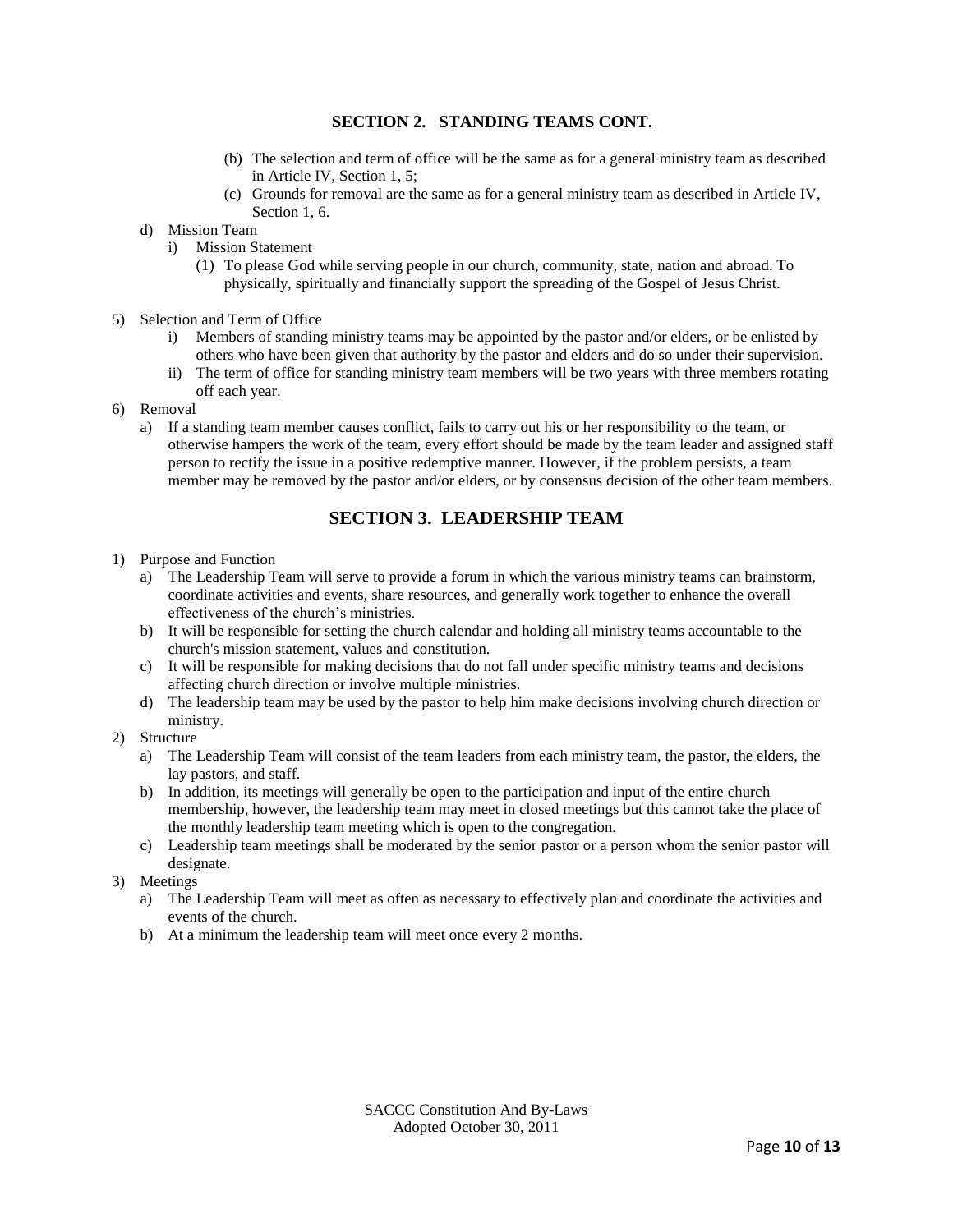# **ARTICLE V. CORPORATE OFFICERS**

## **SECTION 1. PRESIDENT**

The senior pastor shall serve as the president and overall administrator of the corporation. He will serve as moderator at church conferences and be responsible for ensuring that the daily business affairs of the church are appropriately and effectively executed.

## **SECTION 2. TRUSTEES**

- 1) Purpose and function
	- a) Trustees shall sign the title to church property; all legal documents involving the sale, mortgage, purchase, or rental of property; all notes and loan instruments; and such other legal documents as may require execution on behalf of the church.
	- b) There shall be 3 trustees.
- 2) Selection and Term of Office
	- a) The trustees will be the current elders.
- 3) The trustees will have no decision making authority, they will only execute the will of the church in legal matters.

## **SECTION 3. CLERK/SECRETARY**

- 1) Purpose and function
	- a) The Church Clerk shall serve as secretary of the corporation. The responsibilities of the clerk will be to keep the minutes of all church conferences, insure that a proper file of all members is maintained.
- 2) Selection and Term of Office
	- a) A volunteer may be appointed by the pastor and elders.
	- b) A paid staff position can be filled by the Personnel Team.
- 3) The Church Secretary shall serve as Church Clerk.

## **SECTION 4. VACANCIES**

In the event a vacancy occurs in any corporate office, the elders shall appoint a successor to fill the unexpired term.

# **ARTICLE VI. CHURCH BUSINESS**

## **SECTION 1. FINANCES**

- 1) Fiscal year
	- a) The fiscal year of the church will be on a calendar year basis beginning on January 1 and ending on December 31 of each year.
- 2) Accounting Procedures
	- a) A system of accounting that will adequately provide for the handling of all funds shall be the responsibility of the Audit Team.
- 3) Budget
	- a) The Audit Team, in consultation with the pastor and ministry team leaders, shall prepare and submit a budget for congregational approval prior to the beginning of each fiscal year as outlined in (Article IV, Sec 2, (c) Audit Team).
- 4) Checks, Drafts, Etc.
	- a) All checks, drafts or orders for the payment of money, notes or other evidences of indebtedness issued in the name of the church shall be signed by at least two people who have been designated by the Audit Team for that purpose. The pastor and or the pastor's spouse, an elder and or an elder's spouse or other relations of conflict of interest may not serve as check signers.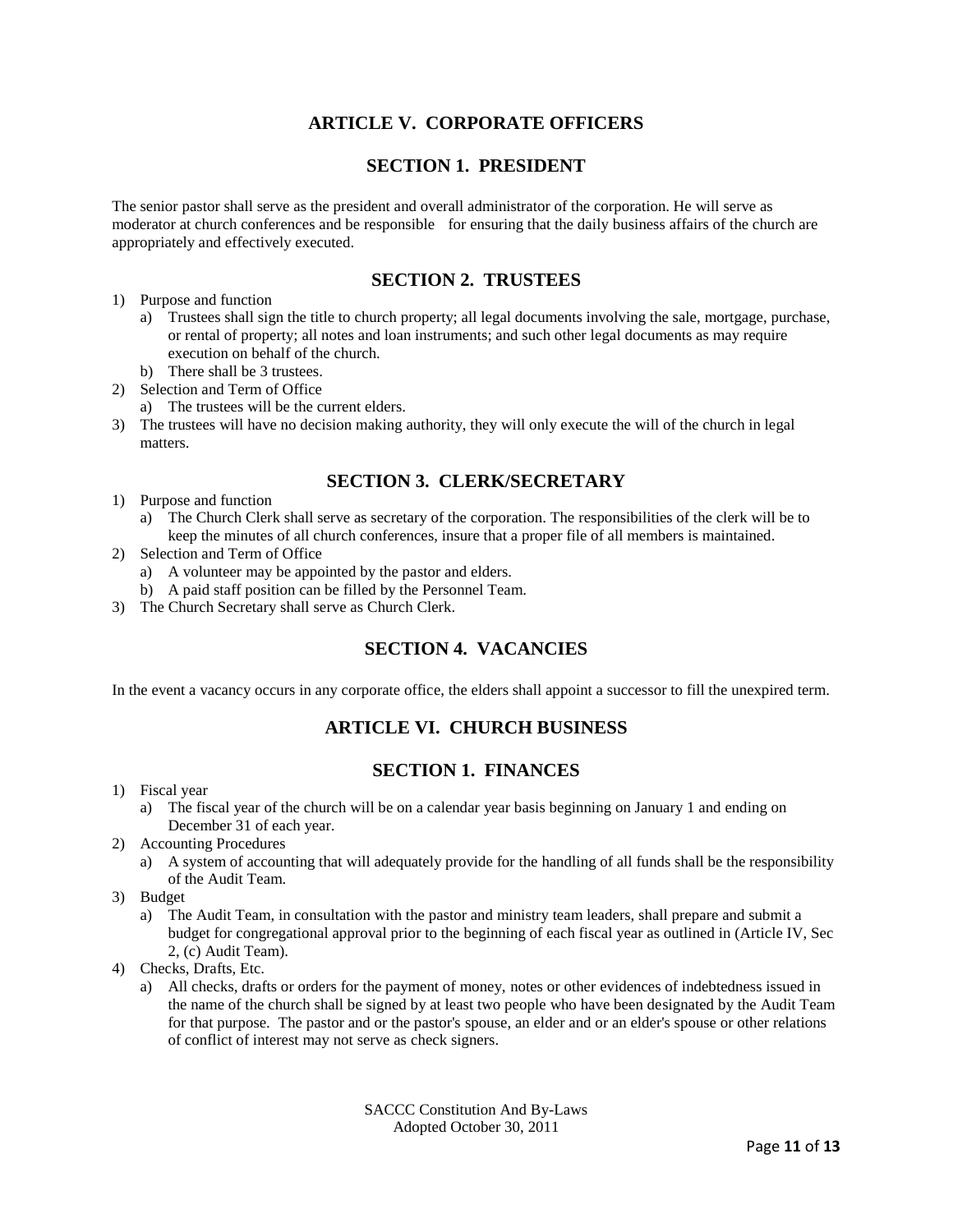## **SECTION 1. FINANCES CONT.**

#### 5) Deposits

a) All funds of the church shall be deposited from time to time to the credit of the church in such banks, trust companies or other depositories as determined by the Audit Team.

# **SECTION 2. CHURCH CONFERENCES**

- 1) Annual Church Conference
	- a) There shall be one annual church conference called in January of each year to vote on the annual budget, elders and other major decisions.
- 2) Special Church Conferences
	- a) Any church conference other than the Annual Church or Monthly Business conference must be called for a specific purpose. Church conferences may be called by the elders or by a written petition of 25% of the active resident members presented to the elders, unless it is a conference to be called to vote on termination of the pastor; in this case refer to (Article II, Sec 1, 3). An active resident member is one who lives in or around the San Augustine County area and has attended the church's regular worship services at least 6 times in the 90 days preceding the circulation of the petition and is currently on the membership role.
- 3) Monthly Business Conferences
	- a) Reports from all teams
	- b) The Meeting will follow the Sermon or Fellowship on the  $1<sup>st</sup>$  Sunday of each month.
- 4) Notices
	- a) Notices of the time and place of all church conferences shall be given no later than the Sunday prior to such meetings by publication in the church newsletter or worship bulletin, or by public announcement at a regular Sunday morning worship service.
- 5) Place of Church Conferences
	- a) All church conferences shall be held on the premises of the church.
- 6) Quorum
	- a) The active resident church members present at any duly called church conference shall constitute a quorum.
- 7) Proxies
	- a) Voting by proxy at any church conference shall not be allowed or recognized.
- 8) Will of the Church
	- a) All Ministry Teams, officers, and organizations of the church shall carry out the will of the church on any given matter, duly expressed by its vote.
- 9) Rules of Procedure
	- a) The order of proceedings at church conferences shall be determined by the rules of practice contained in Robert's Rules of Order, Revised.
- 10) Conduct of Church Business
	- a) All business of the church shall be conducted in a manner that honors Christ and respects others. The church shall strive to seek the will of God by prayerful deliberation and common consensus.

# **SECTION 3. CONTRACTS**

The Trustee's shall execute and deliver any contract or instrument in the name of the church which may be authorized by the church to be so executed and delivered. In this connection, the church body as a whole shall be the ultimate authority for all actions taken by the church and no other person, organization or corporate officer shall have any authority to contract or otherwise bind the church without express authorization from the church body.

## **SECTION 4. BOOKS AND RECORDS**

The church shall keep and maintain a complete and accurate record of all financial accounts, membership lists, and church conference minutes at its principle office. All books and records of the church may be inspected by any active resident member, or his agent or attorney, for any purpose at any reasonable time.